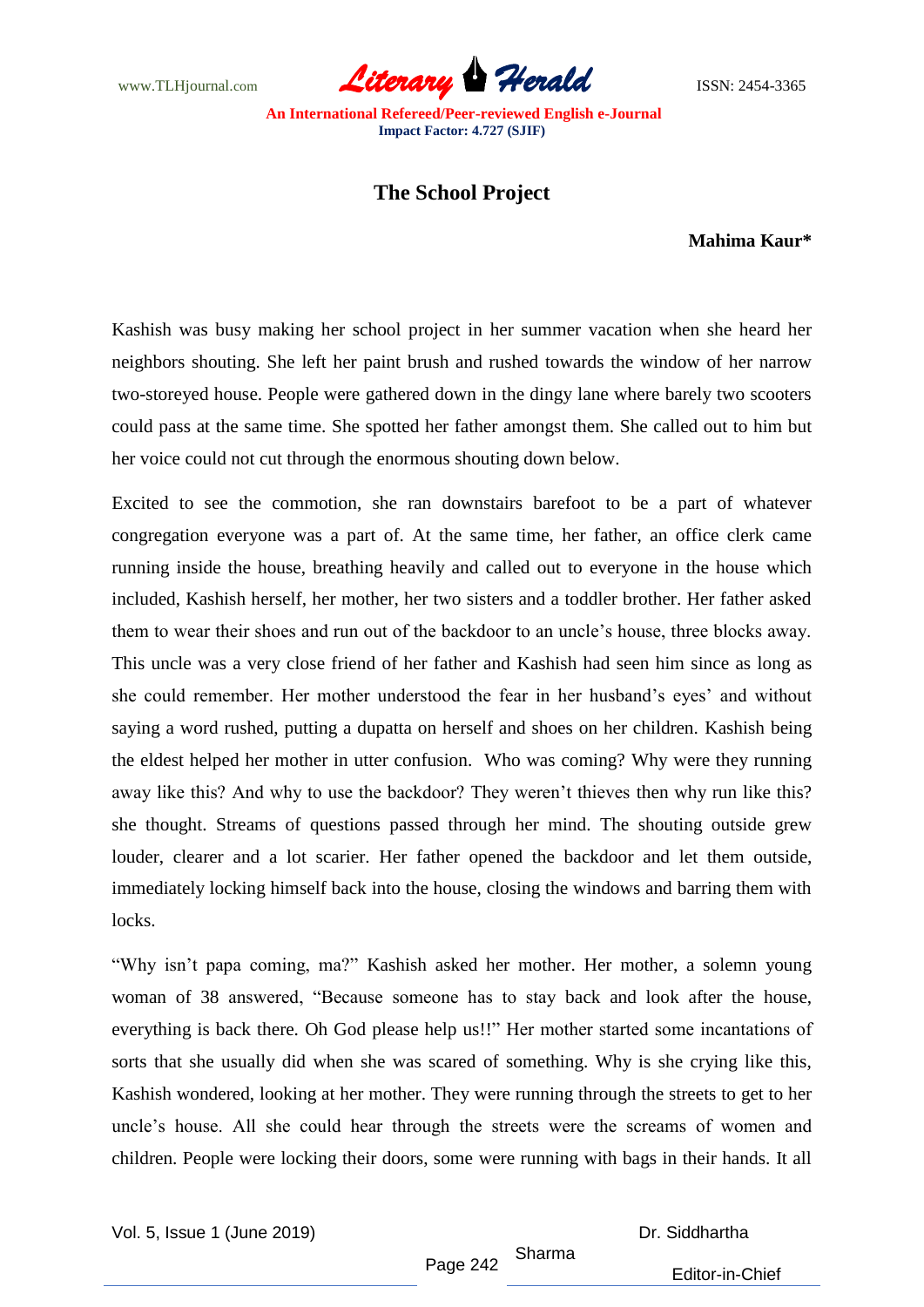www.TLHjournal.com **Literary Herald Herald ISSN: 2454-3365** 

appeared to be a haze to her. She suddenly stopped in her tracks. She saw it. Why was it burning? The flames were scorching high. This was where she went with her parents to pray twice a week. Her parents told her every time she went with them that this was the house of God. And nothing could go wrong in there. They were safe in the lap of God. She had just come there a day before. The enraging flames had engulfed the building next to it, a tiny general store whose owner was the ever generous and lovable old uncle. Kashish started praying, tears rolling down her face. She hoped her old uncle was fine and safe. He wasn't related to her but he had loved her since she was a tiny baby. He adored the children of the neighborhood and timely treated them with candies and chocolates. He secretly loved it when the neighborhood kids teased him about his old bent back. Kashish wanted to run and see if he was fine and perhaps ask him to join them to go to their uncle's house.

"Come fast, Kashish" her mother called out to her. Kashish couldn't move. Her legs were frozen. She was watching the flames go higher and higher when she noticed an angry group of young men running towards her. They had burning sticks and things which looked like guns to her. She had seen such objects on TV, and had believed till then that these things were meant to be used as props in movies only. She stood there, watching them. There were some familiar faces, the faces she saw every morning and evening, the faces she saw while playing and the faces that usually smiled at her when she greeted them. Her mother jolted her out of her frozen state, "Do you want to die and kill all of us too?" Her mother screamed at her. Kashish started running, pulling along her siblings. They reached their uncle's house in what seemed like eternity to them. Her uncle pulled them in from one the windows, the door being locked from outside. They all rushed and hid inside a storeroom where already a family of five was hiding. They sat together, silent, hungry and afraid. Even her baby brother made no noise, just whimpered in his mother's arms. They sat there, huddled together for almost two days. No one asked for food or water. Unaware of the sun rising and the sun setting, they sat together under an old yellow bulb that flickered after every few minutes. They barely ate anything for those two long days. Tiny packets of biscuits and namkeens were given to them from the cupboard in the store. Her mother sat with her children around her continuously murmuring prayers. Her uncle would come time and again and talk in hushed tones with the three elders in the store. Kashish had been noticing her parents talking in similar tones since a few weeks. She felt uneasy when she saw them whispering to one another after watching

Vol. 5, Issue 1 (June 2019)

Dr. Siddhartha

Page 243 Sharma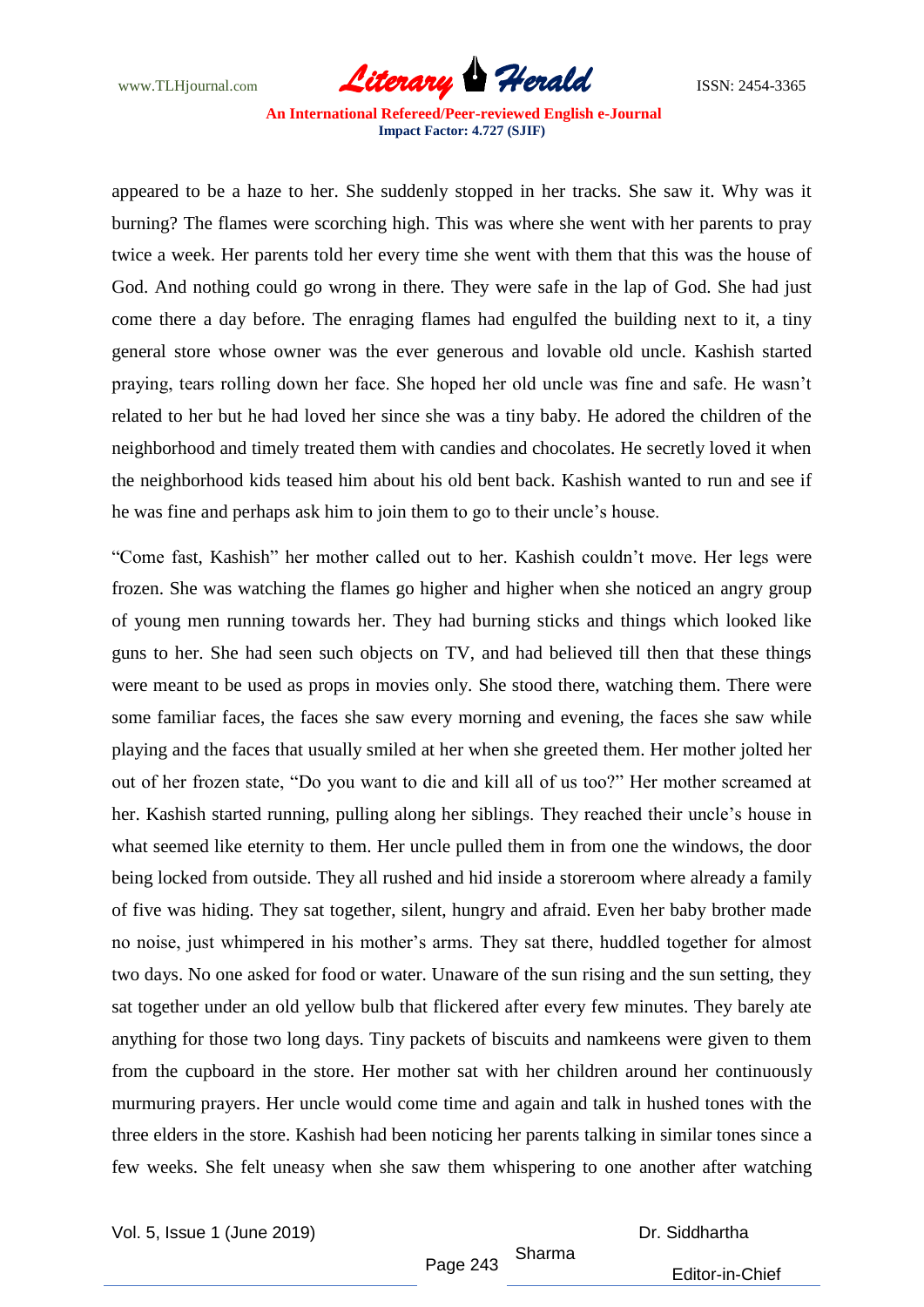www.TLHjournal.com **Literary Herald Herald** ISSN: 2454-3365

some news, however she couldn't ask them what was the thing that was bothering them. She was too young to understand these things, she had been told previously. Sitting then in the store room, they would all hear banging doors, children screaming and wailing women. The moment her eyes dropped in utter tiredness, she would sit back upright, hearing the howls of the mob. If anyone of them had to use the washroom, they would literally crawl to the small toilet made for the servants next to the store. The toilet started to stink after a few hours and they all sat there, unbothered by the smell.

After what seemed like ages to them, they came out of the store when the uncle told them that their father had sent a message for their return. Her father was fine, after all. They used the main door to come out of the house. A spectrum of varied, pungent smells hit them. Kashish was unable to differentiate one from another. The walk back home was a long one and a rather slow one. Kashish saw torched cars and burning tires, tired faces and scared eyes, charred buildings and vacant streets. The water on the ground had magically turned red, a crimson red, the red of the sherbet she used to have when she went out to pray with her family. She looked at the burnt down building, where ashes still flew and refused to believe that it was the same place where she had felt like a child of God.

She saw her house. They used to front door to enter. The windows of her home lay shattered, pieces of rock strewn all around it. She saw familiar faces which didn't seem familiar at all. These faces appeared strange to her with all the agony and pain that they bore. Her father crushed them all in hug, a hug she never wanted to end. She felt safe in his arms. His eyes were dull and he suddenly looked much older. All of them were crying, silently, Tears gushing down their faces. They all were thankful to have each other back, alive. Her baby brother made funny noises for the first time in three days as if sensing the relief on their faces.

Kashish started climbing the stairs when she heard her father tell her mother that the old uncle had died. He had been burnt alive, with a tire around his body. Kashish stopped in her tracks and couldn't move. Shaking, she entered her room. Dust strewn all around. Windows were broken and the glass lay making abstract designs on the floor. She came to her table, where she had left her school project. The paintbrush on the paper, the paint on it dried. Secularism, she had written in bold letters, the title of her school project.

Vol. 5, Issue 1 (June 2019)

Dr. Siddhartha

Page 244 Sharma